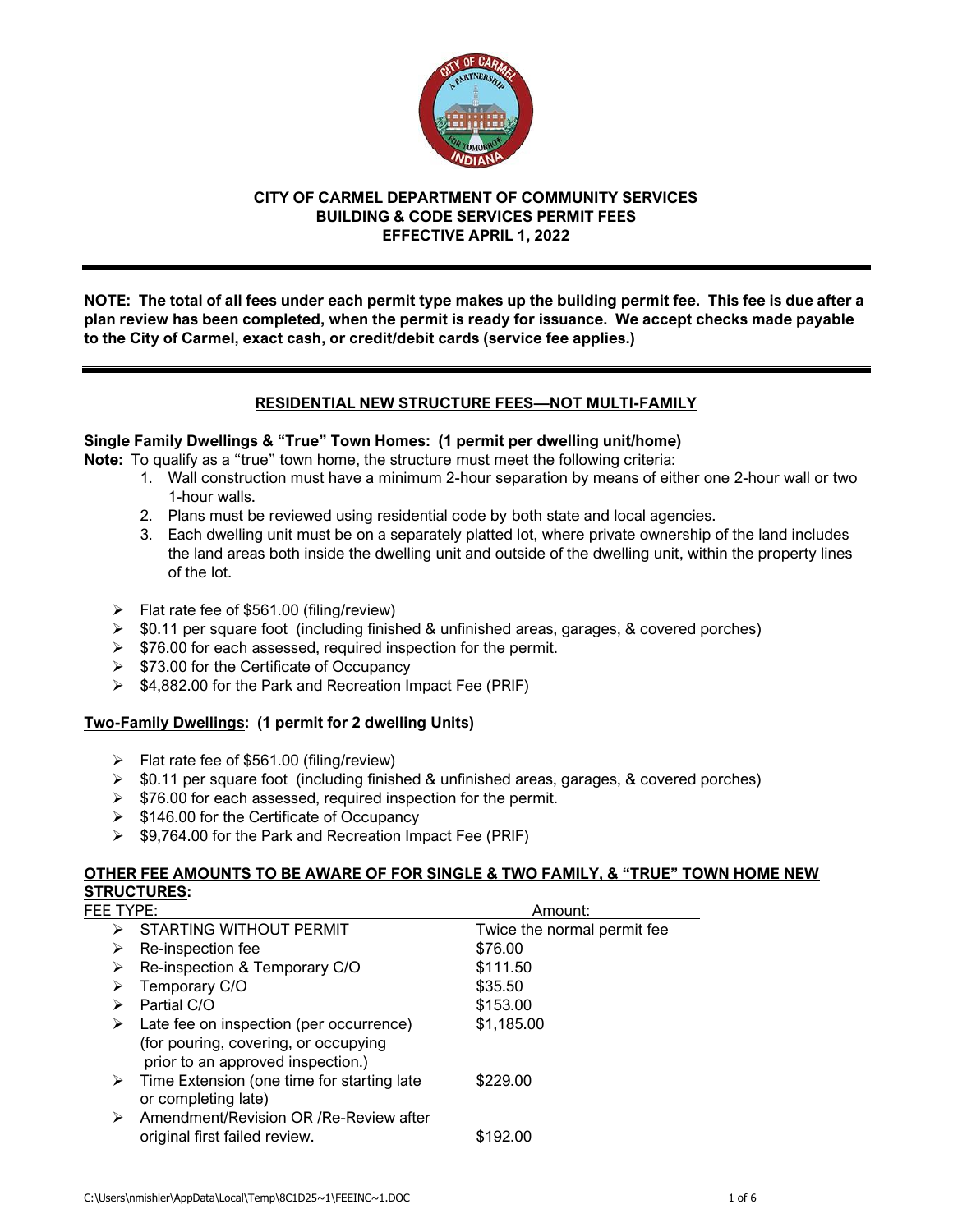# **RESIDENTIAL "OTHER" PERMIT TYPE FEES:**

### **RESIDENTIAL ROOM(S) ADDITION:**

- $\geq$  \$187.00 (filing/review)
- $\geq$  \$0.13 per square foot
- $\triangleright$  \$76.00 for each assessed, required inspection for the permit. (This is usually at least 3 inspectionsfooting, rough-in, and final-for your estimate. If you are moving the electrical meter or increasing meter service capacity, a meter base inspection may also be required)
- ➢ \$73.00 for the Certificate of Occupancy

**RESIDENTIAL DECK ADDITION:** *(For deck structures that have NO covering/roof/awning structure over any of their area, are more than 30 inches above the ground, but are not 2nd story/floor decks—where the deck structure is actually a roofing structure for an area below. Those are considered porch additions.)*

- $\triangleright$  \$76.00 for each assessed, required inspection for the permit. (This is usually at least 2 inspections-the footing and the final-for your estimate.)
- ➢ \$73.00 for the Certificate of Occupancy

# **RESIDENTIAL ROOM(S) ADDITION AND REMODEL COMBINATION:**

- ➢ \$187.00 (filing/review)
- ➢ \$0.13 per square foot for the addition area only (not the area of existing living space that is being remodeled)
- $\triangleright$  \$76.00 for each assessed, required inspection for the permit. (This is usually at least 3 inspectionsfooting, rough-in, and final-for your estimate. If you are moving the electrical meter or increasing meter service capacity, a meter base inspection may also be required)
- ➢ \$73.00 for the Certificate of Occupancy

## **RESIDENTIAL REMODEL** *(Interior remodel—no addition of new area)***:**

- $\geq$  \$187.00 (filing/review)
- $\triangleright$  \$76.00 for each assessed, required inspection for the permit. (This is usually 2 inspections-the rough-in and the final. If you are increasing meter service capacity, a meter base inspection may also be required)
- $\triangleright$  \$73.00 for the Certificate of Occupancy

# **RESIDENTIAL ACCESSORY BUILDING:** *(Accessory buildings under 120 Sq. Ft. do not require a building permit, at this time. However, these structures should still meet all zoning requirements for such structures.)*

- $\geq$  \$112.00 (filing/review)
- $\ge$  \$0.11 per square foot for any area over 150 sq. ft.
- $\triangleright$  \$76.00 for each assessed, required inspection for the permit. (This is usually at 2 or 3 inspections-footing, rough-in, and final-for your estimate, depending if a rough-in is necessary. If you are adding an electrical meter, a meter base inspection may also be required)
- ➢ \$73.00 for the Certificate of Occupancy

# **RESIDENTIAL SWIMMING POOL:**

- ➢ \$389.00 (filing/review)
- $\ge$  \$0.11 per square foot of pool and deck area
- $\triangleright$  \$76.00 for each assessed, required inspection for the permit. (This is usually is either 2 or 3 inspectionsbonding & grounding and final-for your estimate. (Certain pool types require more than 1 of the required bonding & grounding inspection.)
- ➢ \$73.00 for the Certificate of Occupancy

### **RESIDENTIAL DEMOLITION:**

- $\geq$  \$192.00 (filing/review)
- ➢ \$112.00 for each additional structure on the parcel
- $\triangleright$  \$76.00 for the final/site inspection which must be scheduled when demolition is complete and the site is clear with all debris removed and erosion control in place.

# **RESIDENTIAL SEPARATE ELECTRICAL/METER-BASE Permit:**

 $\triangleright$  \$76.00 for inspection fee only. (NOTE: If the first inspection fails, and a re-inspection fee is assessed, it should be paid before we do the re-inspection. ALSO: Permits for an electrical/meter inspection for an entire subdivision (e.g. entry sign lighting meter, fountain meter, etc) are considered Commercial permits.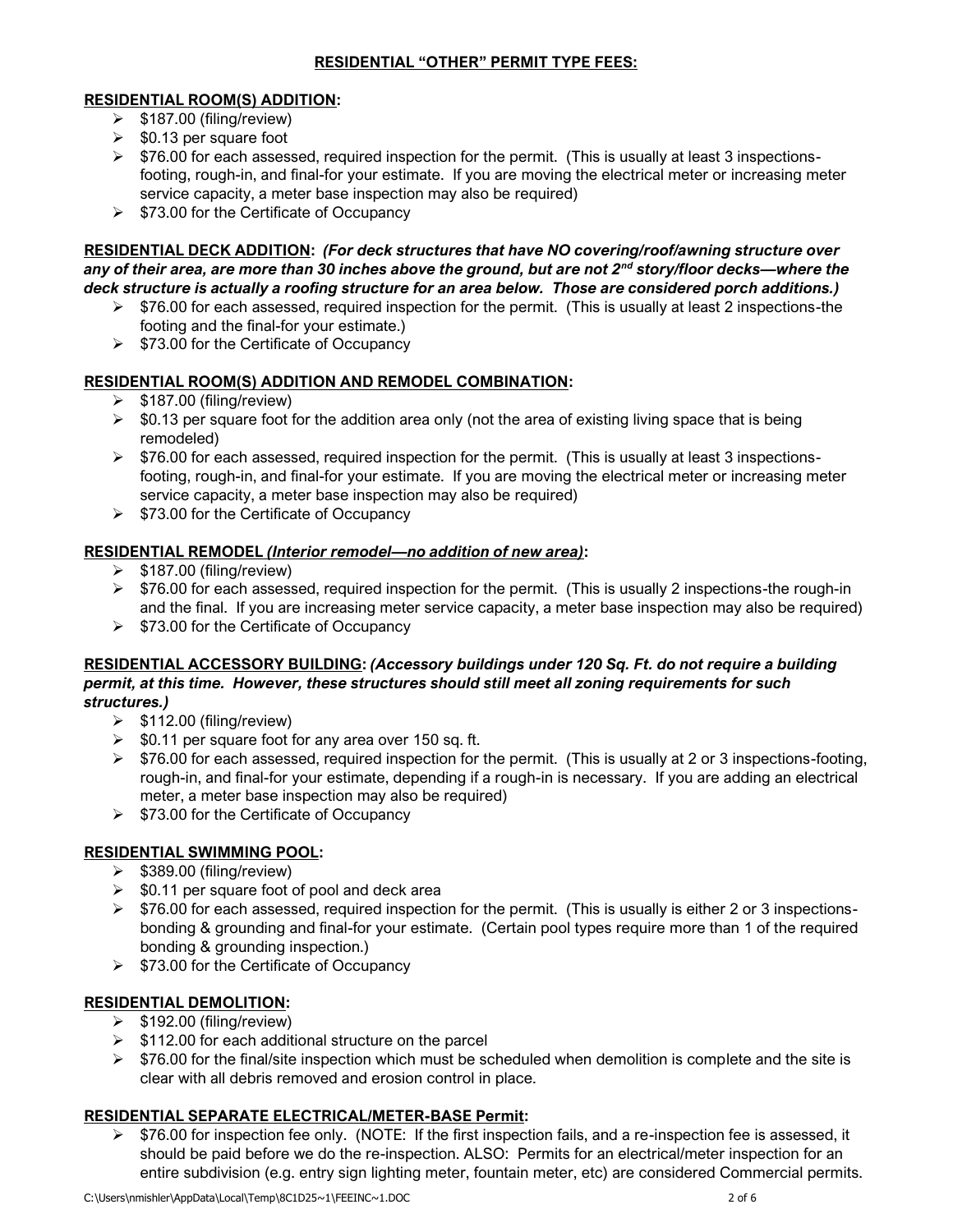### **OTHER FEE AMOUNTS TO BE AWARE OF FOR RESIDENTIAL "OTHER" PERMITS:**

| FEE TYPE:                                       |            | Amount:                                           |  |
|-------------------------------------------------|------------|---------------------------------------------------|--|
| <b>STARTING WITHOUT PERMIT</b>                  |            | Permit fee, plus \$153.00 late fee (If taken      |  |
|                                                 |            | to court, \$35.50 per day may also be added up to |  |
|                                                 |            | \$2,500.00.                                       |  |
| Re-inspection fee<br>➤                          |            | \$76.00                                           |  |
| Re-inspection & Temporary C/O<br>⋗              |            | \$111.50                                          |  |
| Temporary C/O                                   |            | \$35.50                                           |  |
| Partial C/O<br>➤                                |            | \$153.00                                          |  |
| Late fee on inspection (per occurrence)<br>➤    |            | \$789.00                                          |  |
| (for pouring, covering, or occupying            |            |                                                   |  |
| prior to an approved inspection.)               |            |                                                   |  |
| Time Extension (one time for starting late<br>➤ |            | \$229.00                                          |  |
| or completing late) OR /Re-Review after         |            |                                                   |  |
| original first failed review.                   |            |                                                   |  |
| Plan Amendment/Revision                         | (NOTE: can | \$192.00                                          |  |
| also be charged for additional sq.ft. and       |            |                                                   |  |
| additional inspections which may be required.)  |            |                                                   |  |
|                                                 |            |                                                   |  |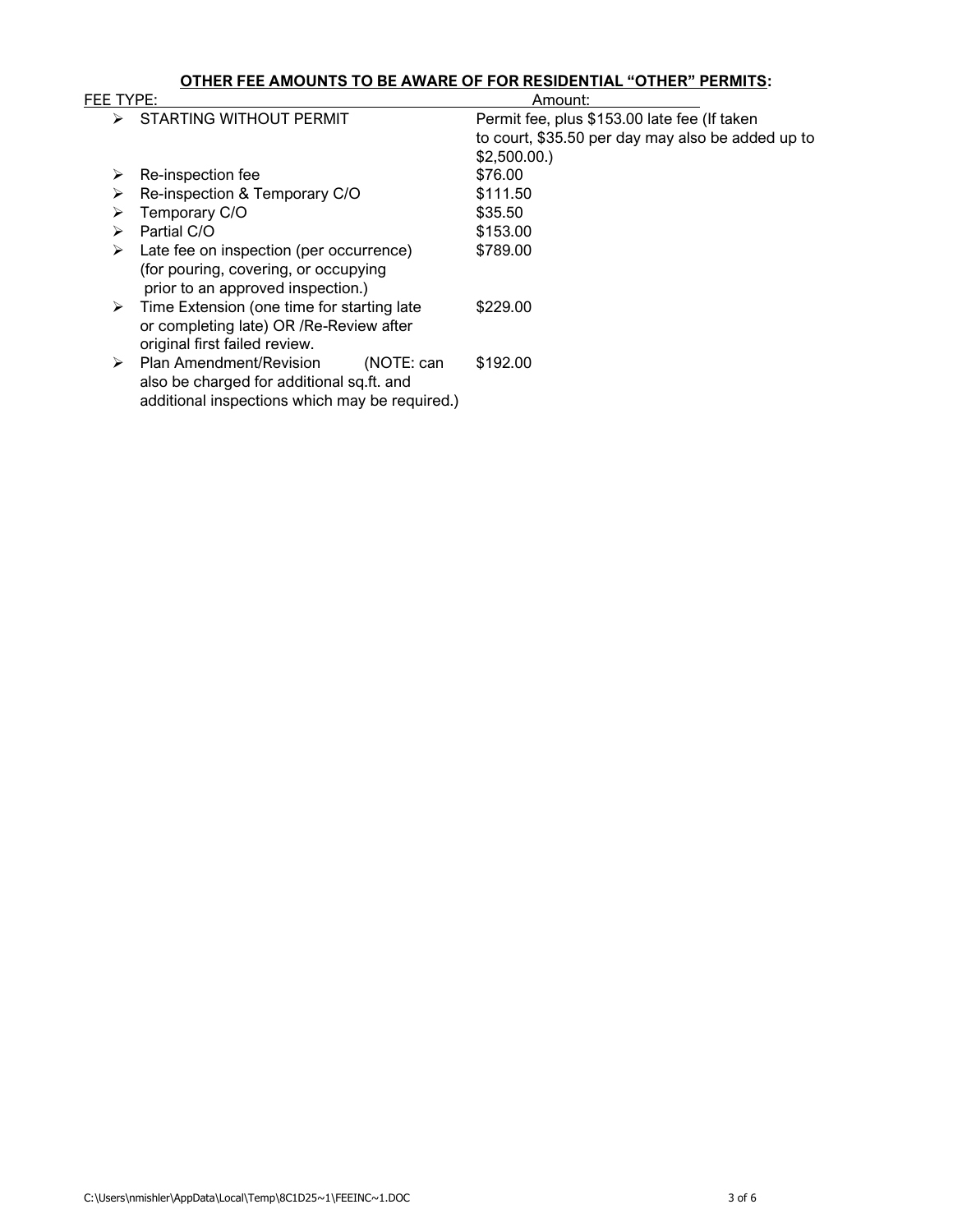### **MULTI-FAMILY NEW STRUCTURE AND ADDITION OF MULTIPLE UNIT PERMITS:**

# *REMODELS OR ADDITION OF SQ.FT. TO A SINGLE UNIT WOULD BE CONSIDERED COMMERCIAL REMODEL AND/OR ADDITION.*

#### **Multi-Family Permits: (1 permit per building; Apartments, Condominiums, HPR projects)**

**Note:** There are presently developments which market themselves as "Town Homes," which do not meet the above construction and property division criteria. (For what our office terms "true" town homes) These would be projects using HPR, or working under that same model. For these, there is a building of multiple dwelling units which sits on a single parcel of land. Each unit owner privately owns only that which is within the walls of their personal unit, and are issued a separate tax ID for that area only. However, all owners within the building and/or entire development commonly own all land area exterior of the structures themselves. This is considered a commercial class of construction. Their separation wall requirements are also less than the criteria listed above for "true" town homes. Additional inspections are also required for this type of construction, as both the Fire Marshal and the Urban Forestry division must inspect each building.

- ➢ Flat rate fee of \$572.00 (filing/review)
- ➢ \$389.00 per dwelling unit
- $\triangleright$  \$142.00 for each assessed, required inspection for the permit. Six inspections are usually required for this type of construction
- ➢ \$73.00 per dwelling unit, for the Certificate of Occupancy
- ➢ \$4,882.00 per dwelling unit, for the Park and Recreation Impact Fee (PRIF)

# **OTHER FEE AMOUNTS TO BE AWARE OF FOR MULTI-FAMILY—AS IT IS ACTUALLY COMMERCIAL TYPE CONSTRUCTION:**

| FEE TYPE:                                                                          | Multi-Family (HPR):                |  |
|------------------------------------------------------------------------------------|------------------------------------|--|
| STARTING WITHOUT PERMIT<br>➤                                                       | Twice the normal permit fee        |  |
| Re-inspection fee:<br>⋗                                                            | \$142.00                           |  |
| Re-inspection & Temporary C/O:<br>➤                                                | \$215.00                           |  |
| Temporary C/O:<br>⋗                                                                | \$73.00 (may be charged per unit)  |  |
| Partial C/O:<br>⋗                                                                  | \$311.00 (may be charged per unit) |  |
| Late fee on inspection (per occurrence)<br>➤                                       | \$1,582.00                         |  |
| (for pouring, covering, or occupying<br>prior to an approved inspection.)          |                                    |  |
| $\triangleright$ Time Extension (one time for starting late<br>or completing late) | \$229.00                           |  |
| Re-Review after original first failed review:<br>➤                                 | \$389.00                           |  |
| $\triangleright$ Plan Amendment/Revision<br>(NOTE: can                             | \$389.00                           |  |
| also be charged for additional sq.ft. and                                          |                                    |  |
| additional inspections which may be required.)                                     |                                    |  |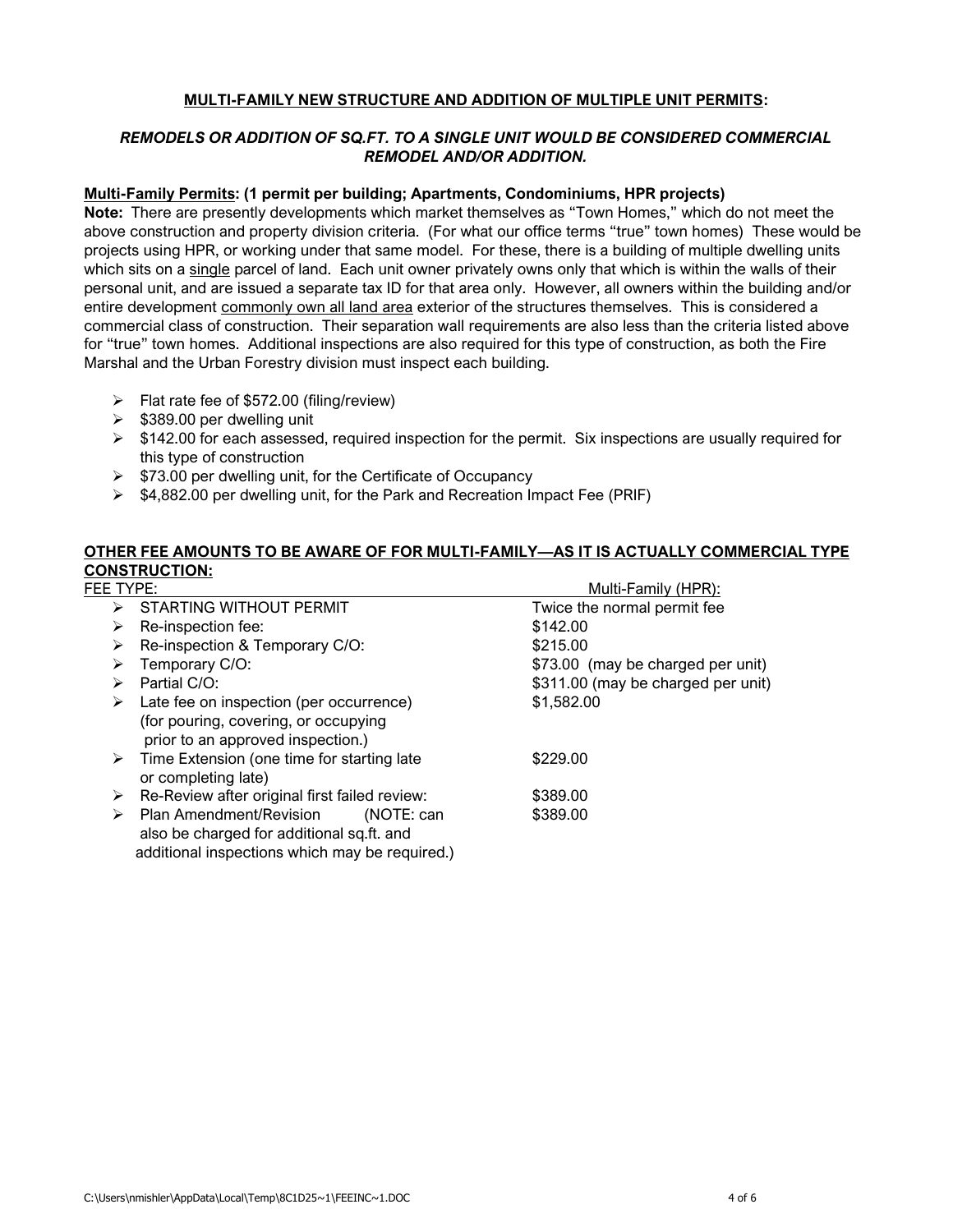# **COMMERCIAL & INSTITUTIONAL PERMIT FEES:**

#### **NEW STRUCTURES, ADDITIONS, & ACCESSORY STRUCTURES: (Including POOLS & combined addition/remodels.)**

- $\geq$  \$572.00 flat rate fee for filing/review
- $\triangleright$  Square feet (gross) X's \$0.22, (pool square feet total would include pool and deck area)
- $\triangleright$  \$142.00 for each inspection that is assessed as required (There are usually six (6) different inspections assessed for these types of permits)
- ➢ \$153.00 for the Certificate of Occupancy (C/O) or Certificate of Substantial Completion. (C.S.C.)

# **INTERIOR TENANT FINISHES/REMODELS:**

- $\geq$  \$415.00 flat rate fee for filing/review
- $\geq$  Square feet (of area of work) X's \$0.20
- $\triangleright$  \$142.00 for each inspection that is assessed as required (There are usually two (2) different inspections assessed for these types of permits)
- ➢ \$153.00 for the Certificate of Occupancy (C/O) or Certificate of Substantial Completion. (C.S.C.)

### **COMMERCIAL/INSTITUTIONAL DEMOLITION:**

- $\geq$  \$192.00 (filing/review)
- $\geq$  \$112.00 for each additional structure on the parcel
- $\triangleright$  \$142.00 for the final/site inspection which must be scheduled when demolition is complete and the site is clear.

#### **COMMERCIAL/INSTITUTIONAL SEPARATE ELECTRICAL/METER-BASE Permit:**

➢ \$142.00 for inspection fee only. (NOTE: If the first inspection fails, and a re-inspection fee is assessed, it should be paid before we do the re-inspection. ALSO: 1 permit is required per meter. FINALLY: Permits for an electrical/meter inspection for an entire subdivision [like entry sign lighting meter, or meter for street lights] is considered COMMERCIAL, and charged as such.)

#### **FOR ALL TYPES OF COMMERCIAL/INSTITUTIONAL PROJECTS**:

If inspections are to be phased, (example: A Rough-in inspection on one area one day, and on the remaining area another day) the first inspection of each type has no charge, as it was paid for as part of the building permit fee. HOWEVER, a fee**\*** will be assessed for each extra/additional inspection of that type which is requested. These extra/additional inspection fees are tallied at the end of construction, and will be due prior to the Certificate of Occupancy (C/O) or Certificate of Substantial Completion (C.S.C.) being issued.

If an inspection fails, a re-inspection fee**\*** may be assessed. Any re-inspection fees assessed throughout the project will be due either prior to the C/O being issued, or at the request of our office—if a large number have accumulated.

#### **ADDITIONAL FEES WHICH MAY BE ASSESSED ON COMMERCIAL PROJECTS:**

| FEE TYPE: |                                                                                                                                                                                                                                                                                                                                | Multi-Family (HPR):         |  |  |
|-----------|--------------------------------------------------------------------------------------------------------------------------------------------------------------------------------------------------------------------------------------------------------------------------------------------------------------------------------|-----------------------------|--|--|
| ⋗         | <b>STARTING WITHOUT PERMIT</b>                                                                                                                                                                                                                                                                                                 | Twice the normal permit fee |  |  |
| ⋗         | Temporary Certificate of Occupancy:                                                                                                                                                                                                                                                                                            | \$73.00                     |  |  |
| ⋗         | Partial Certificate of Occupancy:                                                                                                                                                                                                                                                                                              | \$311.00                    |  |  |
| ➤         | Late Fee for proceeding with construction past the<br>point of a required inspection: (example: pouring<br>prior to Footing/Under-slab; insulating, covering, or<br>dry-walling prior to Rough-in; occupying prior to<br>Final, or occupying further than the level allowed by<br>or with an expired Temporary or Partial C/O) | \$1,582.00                  |  |  |
| ➤         | Time Extension (one time for starting late<br>or completing late)                                                                                                                                                                                                                                                              | \$229.00                    |  |  |
| ⋗         | Re-Review after original first failed review                                                                                                                                                                                                                                                                                   | \$389.00                    |  |  |
|           | Plan Amendment/Revision<br>(NOTE: can                                                                                                                                                                                                                                                                                          | \$389.00                    |  |  |
|           | also be charged for additional sq.ft. and additional inspections which may be required.)                                                                                                                                                                                                                                       |                             |  |  |